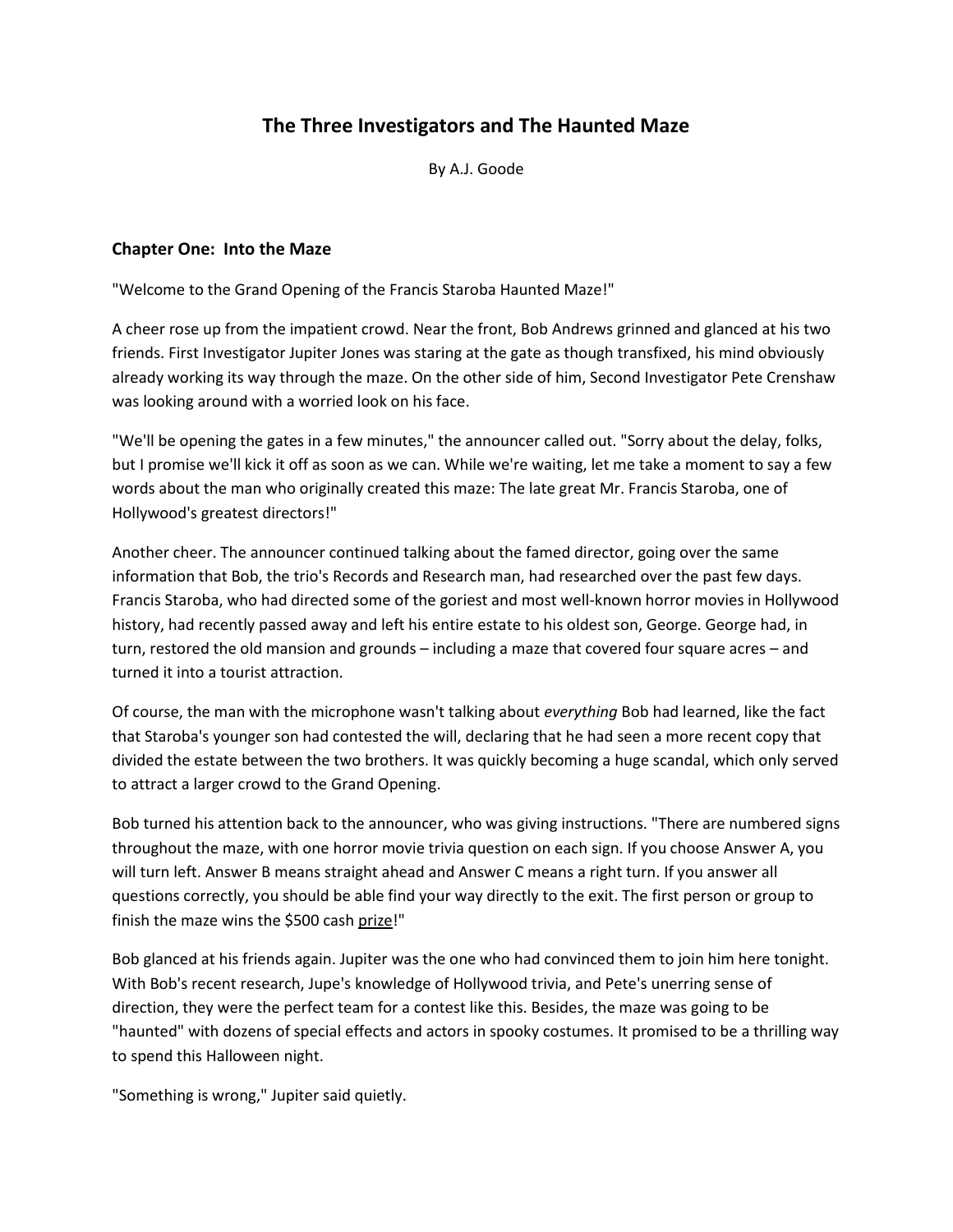"I'll tell you what's wrong," Pete announced. "We deal with enough scary and spooky stuff every time we handle a case as The Three Investigators. I can't believe we actually paid to come here and let someone scare us."

"George Staroba is supposed to be here," Jupe continued as though Pete hadn't spoken. "According to all of the publicity surrounding the opening, Staroba was going to make a speech about his father before officially opening the grounds to the public. Instead, someone else is speaking, and the opening has been delayed by nearly thirty minutes. Something must be wrong."

There was a commotion near the gates at the front of the maze. They were opening to allow groups and individuals through the three entrances at two-minute intervals.

As the boys neared the entrance, they saw a short, heavyset man set down the microphone and speak urgently into a cell phone. "George, it's Chad again," they heard the man say. "I don't know where you are, but you had better call me as soon as you get this message. You know I can't give away the prize without you here. Where the heck are you?"

"Curious," said Jupe. He hurried through the first gate, followed by his friends. "It would seem that the man who arranged all of this hasn't managed to show up for the big event."

"Yeah, yeah," Pete muttered. "Let's just get going. I don't like this."

Bob really couldn't blame him. The maze was dark, with ivy-covered walls of dark stone, and paths that were barely wide enough for the boys to move along in single file. The high walls blocked out the sound of the crowd outside and gave an eerie, warped echo to their steps and hushed voices. Lights placed at random intervals did more to create creepy shadows than to cast any helpful light; even the boys' flashlights did little to dispel the gloom.

"Okay, let's find the first sign," Jupe decided. He set off at a brisk pace, followed by Bob and then Pete. A few minutes in, they came upon a second path that crossed the one they were on. At the intersection of the two paths, there stood a wooden post with a bright red "1" painted on it.

"Question number one," Jupe read. "The German film *Wir Sind Die Nacht* is based on what classic vampire novel? Our choices are 'Twilight', 'Dracula' or 'Carmilla'."

"'Dracula'," Bob answered. "We know it's not 'Twilight', and I've never heard of 'Carmilla', so my guess is 'Dracula'."

"I admire your logic, but your answer is incorrect. The answer is 'Carmilla', which was arguably the first vampire novel published," Jupe told him.

"Who would know that?" Pete demanded. "Seriously, who knows things like that?"

"I do. That answer means we turn right. Let's move along."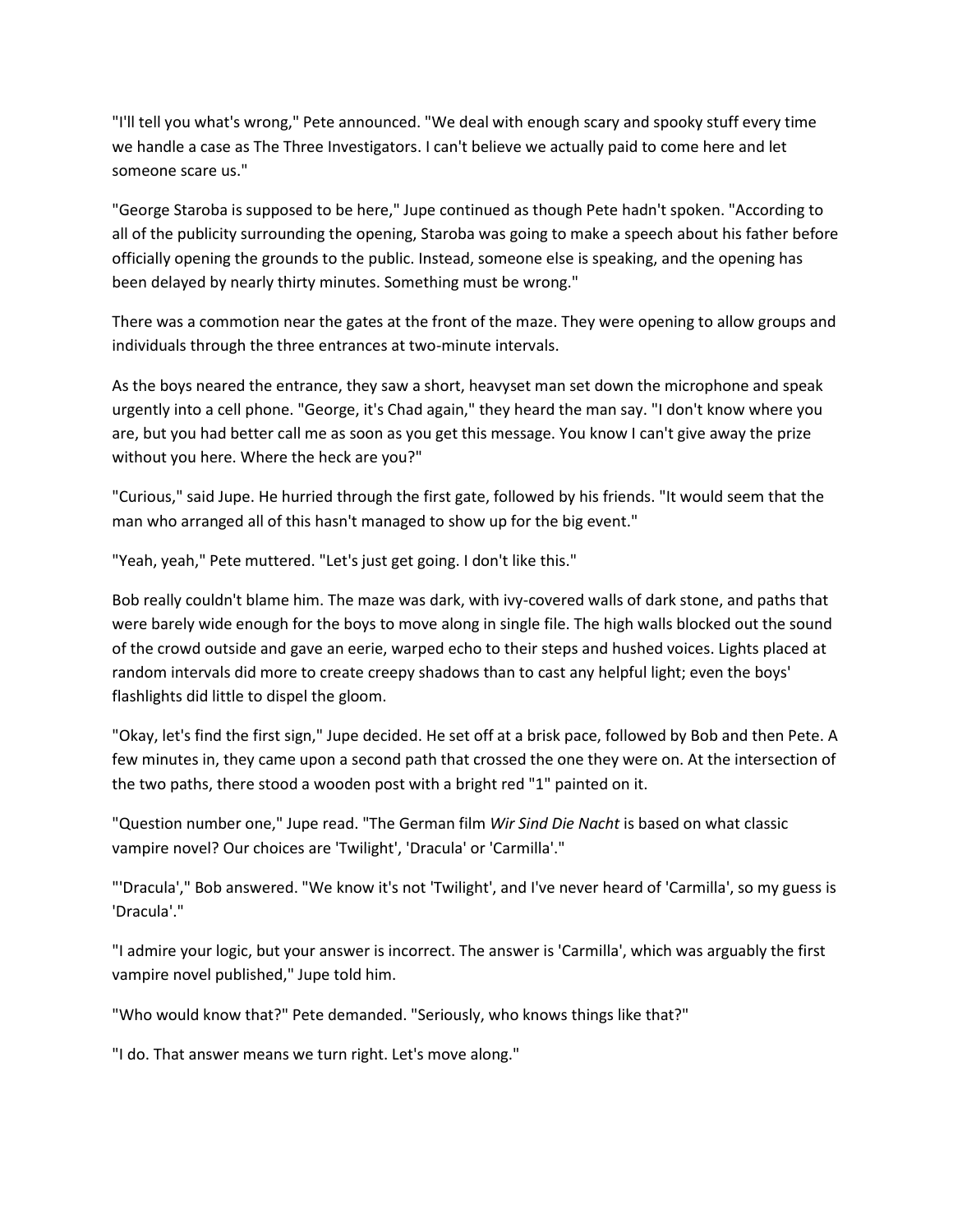Bob followed him, with Pete close behind. So close, in fact, that he kept stepping on Bob's heels. "Back off a few steps, Pete," he told his tall, nervous friend.

Pete grunted, but moved back a few inches.

Jupe and Bob decided the next few answers - Albin Grau, 1958 Chevrolet Fury, Griffin Dunne - with ease. They kept their voices low so as not give away any answers. From time to time, they glimpsed other contestants or costumed actors who tried to frighten them, but their progress was fairly uneventful. Pete, however, became more uneasy with every sound or moving shadow.

"Do you want to walk in the middle?" Bob asked.

"N-no. I just keep hearing something walking behind us. It's giving me the creeps."

"It's supposed to give you the creeps. It's a haunted maze, remember?"

Pete grunted again.

A sudden shriek rang out off to their left, followed by the sound of running footsteps pounding down the trail nearby.

"Watch out!" Pete shouted.

A shadowy figure lurched out of the gloom toward them. His skin was greenish and his tattered clothes were splattered with a dark substance that was disturbingly red in the dim light. Groaning, he dragged his left leg at an awkward angle while reaching for the boys with outstretched claw-like hands.

"Nice costume, but the blood should really be darker and the make-up is a bit too green," Jupe observed. "This is more of a Kelly green, bringing to mind leprechauns rather than decaying flesh."

The costumed "zombie" grinned and moved off down the dark path in search of easier prey.

"Great," Pete muttered. "Now I've got zombie leprechauns in my head."

Bob chuckled as Jupe turned to the next question.

"What 1960 Alfred Hitchcock film was based on real-life serial killer Ed Gein? Oh, that's too easy. The obvious answer is –"

"Hey!" Pete exclaimed. His friends whirled in time to see another man stagger out of the darkness and lunge toward him. The man's face was ghostly pale, with a dark streak of blood trickling out of his hair and into his eyes. He was breathing heavily and moving unsteadily as though he might fall at any moment.

He seized Pete's arms.

"Help me!" He moaned, and collapsed.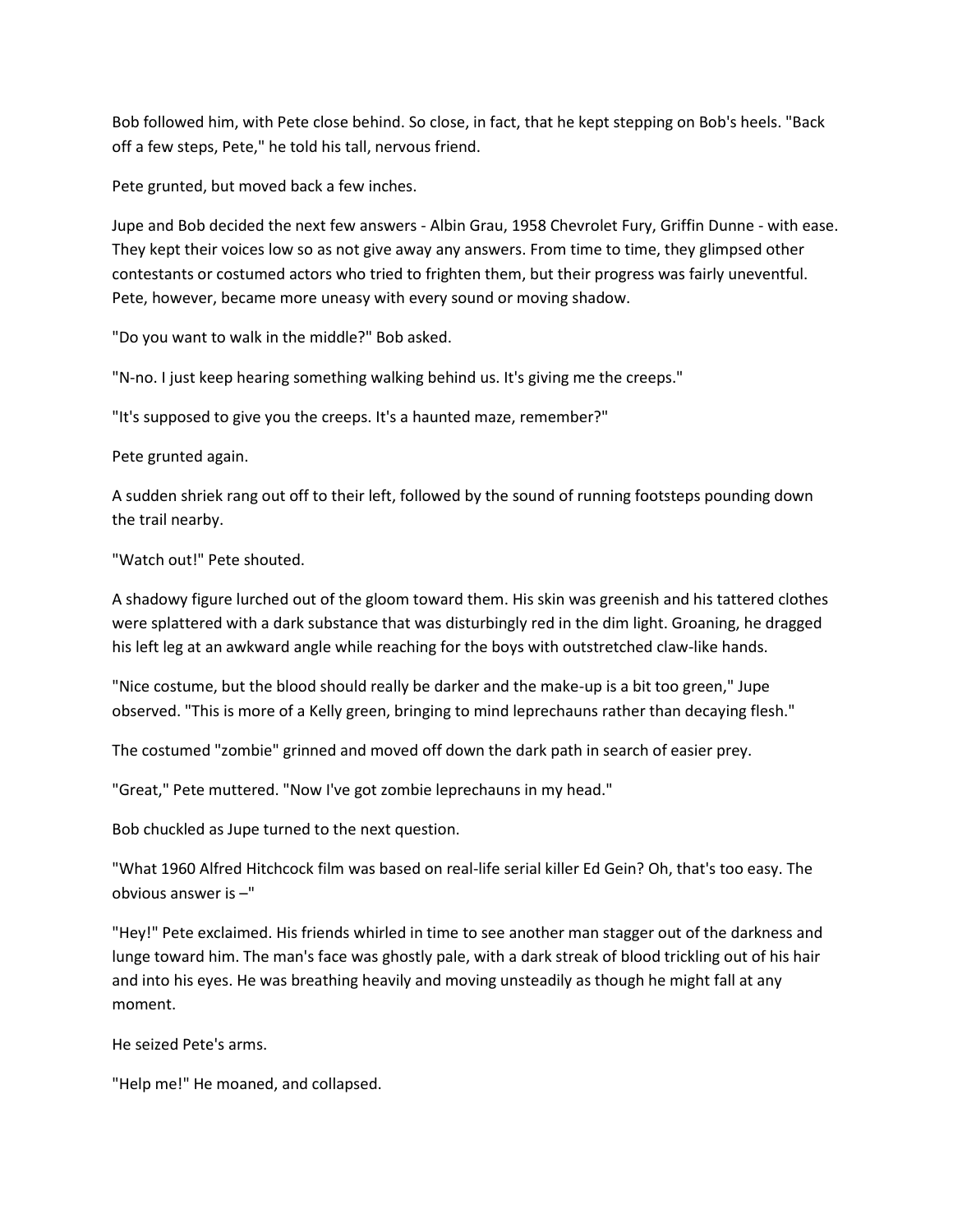"Wow, he's *good*!" Bob gasped.

Pete struggled to free himself from the stranger's grasp. "G-guys," he stammered; "Guys, I don't think this is an actor! He's really hurt!"

"I think you're right!" The First Investigator cried, aiming his flashlight at the man's face. "That's no actor – It's George Staroba!"

## **Chapter Two: Turned Around**

"How bad is he?" Bob asked.

"His pulse seems steady, but the fact that he is unconscious means that his injuries are somewhat serious," Jupe said. "He is in need of immediate medical attention. Pete, do you think you could retrace our steps back to the starting point?"

Pete nodded. "You want me to go get some help?" He asked.

"We are still closer to the entrance than to the end. I believe it will be faster to return there for help."

"Tell them we're at post number twelve," Bob told Pete.

"But we're only on our fifth question. How can we be at number twelve?" Pete asked.

"The signposts aren't numbered in order," The First Investigator explained. "That would make the challenge too easy."

Pete nodded again. He didn't like the idea of going off alone in the dark maze, but he knew that he was the only one of them who could find his way through the twists and turns and bring back help for the injured man. He tightened his grip on his flashlight and glanced at Staroba one more time

"Be careful," Jupe said.

"Oh, yeah." Pete turned and trotted off, back in the direction they had just come from.

He mentally retraced their steps as he moved along. He knew that they had gone right, left, straight and right again; his only real challenge would be in finding the strangely-numbered signposts again in the dark. That and remaining calm while reminding himself that any costumed creepers should be able to help him at this point, rather than scare him.

The walls of the maze seemed higher and darker now that he was alone. He fought of f the impulse to panic as the light from his flashlight seemed awfully weak all of a sudden.

He found his first turn and veered left. As he did, someone moved ahead of him on the path.

"Wait!" Pete shouted. "My friends and I need help!"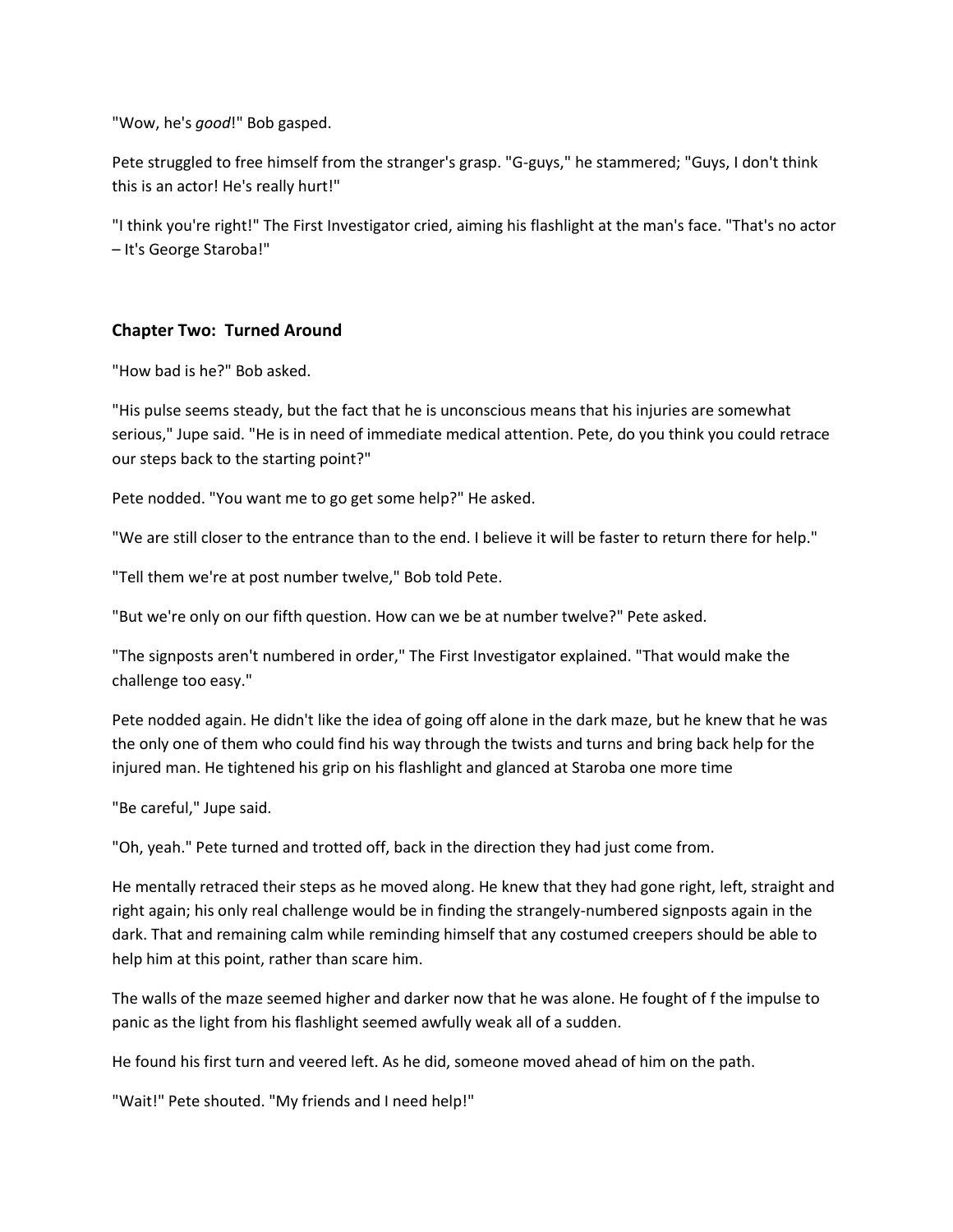The other person seemed to hesitate. He wore something dark with a large hood, and Pete couldn't see his face at all.

"There's a guy back there who's hurt. We think it's George Staroba," Pete told him.

"Staroba?" The stranger echoed.

"Yes, my friend recognized him. We need to get back to the start and get help for him."

"O-okay." The hooded man looked around and stepped closer to Pete. "Where are they?"

"Number Twelve."

"The entrance was locked after the last group started. There's no one there, but I know a quick way to the finish line. Follow me."

Pete followed the man at a brisk jog. They turned one way, and then another, seemingly going in circles. Even with his strong sense of direction, the Second Investigator was soon hopelessly turned around.

"Almost there," his guide panted, slowing. He hunched over, hands on his knees, trying to catch his breath. "Right . . . down there."

Pete hurried ahead of him down the dark corridor and found himself staring at ivy-covered walls on three sides. A dead end. As he turned to protest, he saw a quick flash of movement and then something struck him across the back, shoving him against the far wall.

He stumbled, trying to keep his balance as his assailant shoved him again. Pete body-slammed the wall and slid to the ground, seeing stars. The hooded man leaned over him and wrenched the flashlight out of his grasp before turning and disappearing.

Pete lay on the cold ground for several long minutes, waiting for the world to stop spinning. It was almost pitch-black here in this walled-in dead-end, and for once his famed sense of direction had failed him. He had no idea which way to go or how to get help for the injured man and his friends.

He groaned out loud as a thought occurred to him.

He had told the hooded man exactly where to find his friends, and there was nothing he could do to warn them.

## **Chapter Three: Where is Pete?**

"He's starting to wake up," Jupiter observed.

Bob turned his flashlight toward the unconscious man on the ground and was relieved to see that Jupe was right. Staroba was blinking and trying to speak.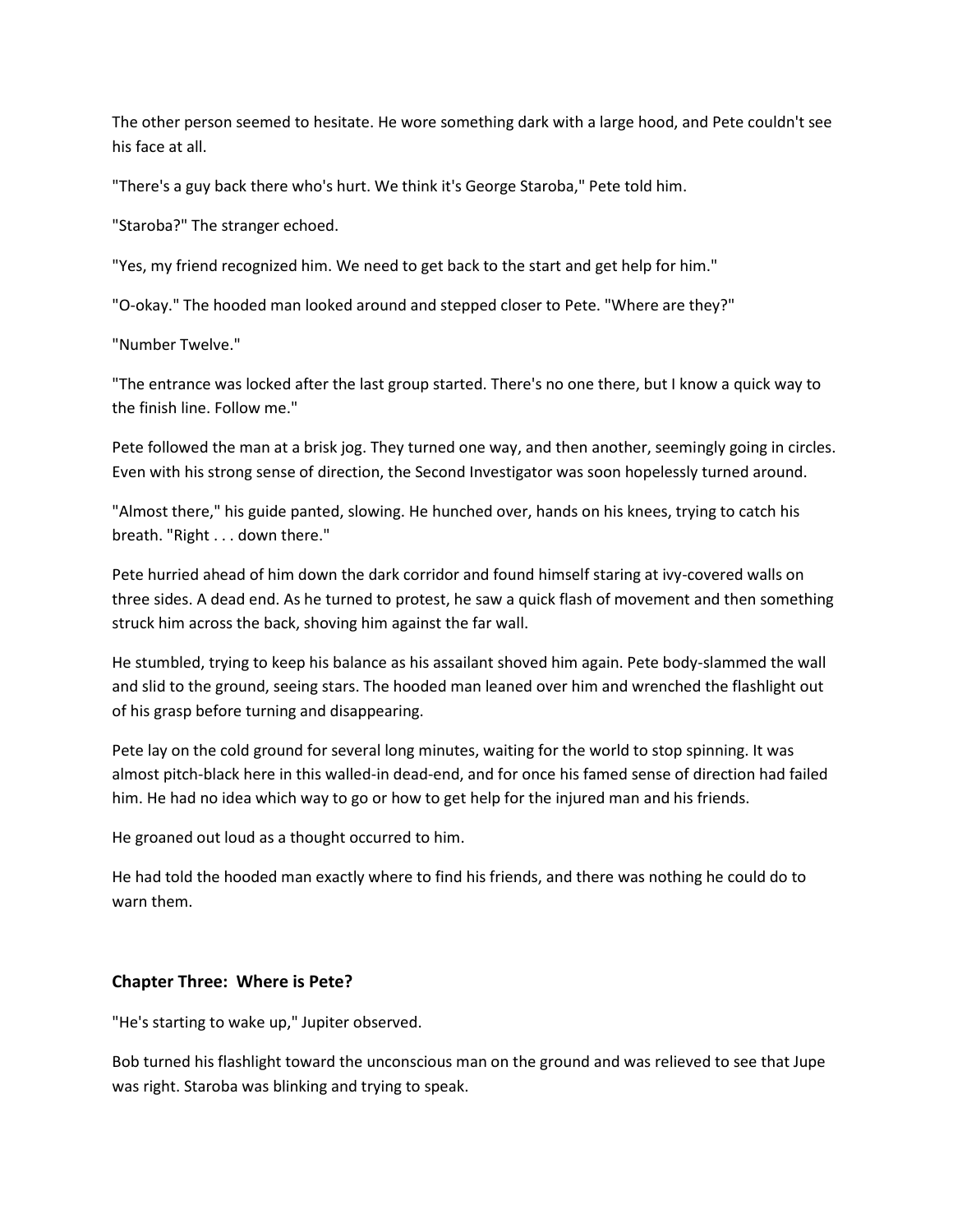"Take it easy, Sir," Bob told him. "Help is on the way."

"Wh—what happened?"

"We were hoping you could answer that question," Jupiter said. "You stumbled out of the maze and collapsed."

"The maze?" Staroba's eyes widened. "Are we in the maze? I have to – what time is it? Help me up!"

"You shouldn't—"

Staroba waved off Jupe's words and struggled to sit up. Together, the boys helped him into a sitting position.

"I missed the opening?" He asked.

Bob nodded. "Do you remember what happened to you?"

"I was supposed to meet my brother here. I found . . . *something* . . . that I wanted to show him. I called him and asked him to meet me here, at the fountain in the center of the maze. It was the only place I could think of that would be absolutely private." Staroba searched his jacket pockets as he spoke, and then patted the ground around him. "It's gone," he said. "Did I have anything in my hands when you found me? An envelope? A white envelope?"

"You didn't have anything in your hands," Jupe said. "You grabbed our friend with both hands just before you collapsed."

"That's it, then," Staroba sighed. "If you boys will help me up, we might as well head for the exit."

"Perhaps you shouldn't try to walk just yet, Mr. Staroba," Jupiter suggested. "Our friend returned to the starting gate for help and should return any time now."

Staroba shook his head. "No, the gates were supposed to be locked as soon as the last contestant entered. Your friend won't find anyone there."

Bob glanced at Jupe, who was frowning.

"Do you think Pete got lost?" Bob asked.

"I doubt it. Pete rarely gets lost."

As if on cue, they heard footsteps pounding toward them on the path. But instead of their friend, they saw two men running toward them. Both wore dark clothes and hooded jackets, and Bob recognized the shorter one as the man who had led the opening ceremonies earlier that evening.

"George! What happened?" the man cried.

"Are you alright?" the other man demanded at the same time.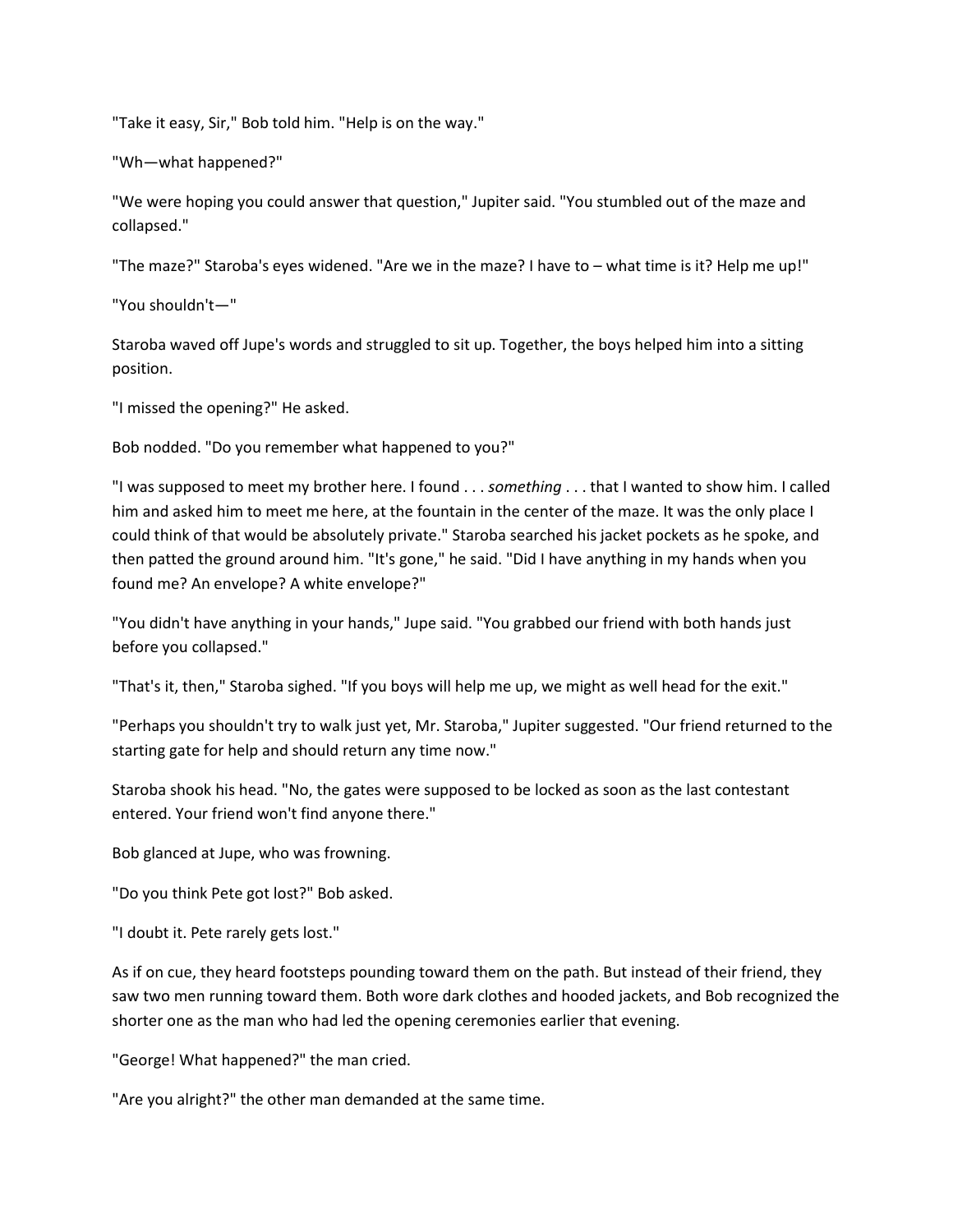George Staroba waved aside their questions. "I'm fine," he told them. "Just a little bump on the melon. Guess you should have hit me a little harder, Eddie."

"What are you talking about?" The tall stranger asked. "Someone hit you?"

"Drop the act," George said. "You were the only one who knew I was going to be at the fountain with the letter. You really expect me to believe that someone *else* clocked me and stole the letter?"

"What letter?" the other man asked.

"It's gone?" Eddie echoed at the same time.

"Gentlemen, please," Jupiter said, holding up a hand to halt the flow of questions. "Perhaps we should start over again with some introductions to help us ascertain precisely what has transpired here." With his other hand, he held out an oversized white business card. The men aimed their flashlight beams at the card and read in silence for a moment.

> *The Three Investigators We Investigate Everything ??? First Investigator…..Jupiter Jones Second Investigator…Pete Crenshaw Records & Research…Bob Andrews ???*

"Three Investigators, eh?" Eddie asked. "There are only two of you."

"Pete went for help," Bob said.

"Well, you've certainly got a mess to investigate here," Staroba sighed. "You obviously know who I am. This is my brother Eddie, and that other man is my personal assistant, Chad Powers. I never could have put this whole event together without his help."

"I just helped with the details, George," the shorter man said modestly. "You're the real genius here."

Even in the darkness, Bob saw Eddie roll his eyes at Chad's words.

"Mr. Staroba –" Jupe began.

"Call me George."

"George, what can you tell us about the events leading up to your being hit at the fountain?"

Staroba hesitated, and then shrugged. "What the heck, it's common knowledge these days," he said with a sigh. "I assume you boys know all about my father's will, and about how he left everything to me, right? I've searched high and low, over every inch of the estate, trying to find any indication that there was another will that was more fair to my brother. Chad has been helping me, because he was also my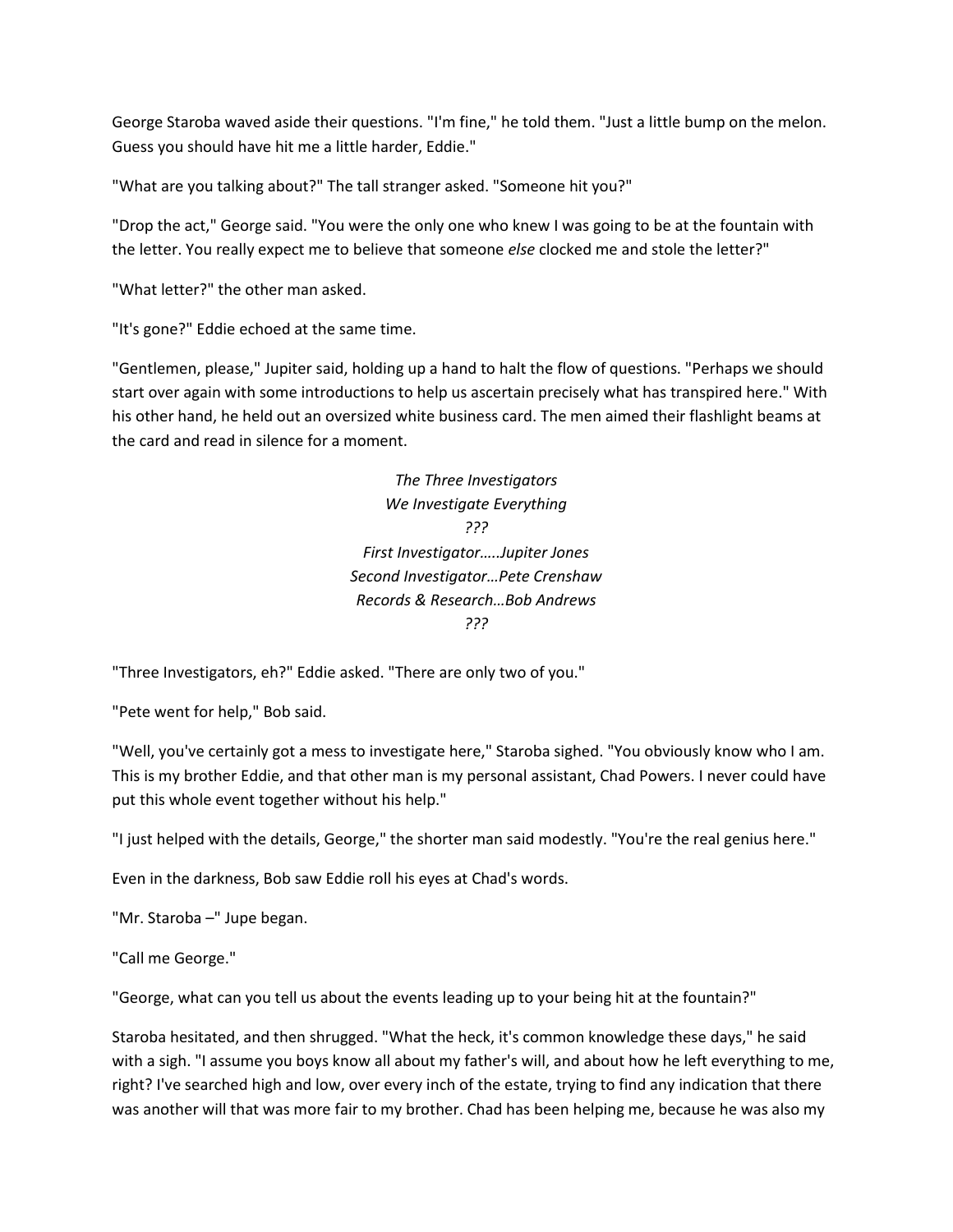father's assistant during the last year of Dad's life and I thought he might have some idea of where Dad might have hidden it."

"Today, I was cataloguing some of Dad's movie scripts and memorabilia, and I found an envelope addressed to Eddie and me, in Dad's handwriting."

"What was in it?" Chad demanded.

"I didn't open it. It was addressed to *both* of us. I called Eddie and told him about it, and asked him to meet me at the fountain just before the Grand Opening. I wanted to be fair about it, but I guess he didn't feel the same way."

"I didn't hit you! George, you're my big brother; I'd never hurt you."

"You have no problem taking me to court over Dad's will."

"That's different and you know it." Eddie shined his flashlight at his brother's injury. "Whoever it was, they hit you pretty hard. I couldn't do that. I was running late because I got turned around trying to get to the fountain. When you didn't show up, I just assumed you had stood me up for some reason. I was on my way out when I ran into Chad and he told me you were missing."

"I was part of the crew that drove around to set up at the maze's exit," Chad told them. "I knew you wanted to walk through the maze one last time just before the opening, and I thought maybe you were hurt or something, so I just decided to do my own walk through just in case. I got pretty worried when I saw Eddie, and then we saw you all huddled on the ground here."

"It sounds as though you all three know your way through the maze" Jupe observed.

"We grew up together," Eddie said. "Chad was our neighbor, and we were like the Three Musketeers. The three of us know every inch of this maze."

"Except that you got turned around on your way to the fountain tonight."

Eddie smiled at Jupe. "It's been a few years; I guess I forgot a few turns."

"Speaking of finding our way through the maze, we need to get moving," George announced. "We can worry about Dad's letter later. Right now, I need to get to the finish line before the first contestants find their way through. Will somebody please help me get up off the ground?"

"Here, hold this." Eddie shoved his flashlight into Jupe's hands and grabbed his brother's arm. Chad took his other arm, and between them they hauled Staroba to his feet. He staggered unsteadily for a moment and then regained his balance.

"Should we go with them or wait here for Pete?" Bob asked his friend.

"Your friend is probably lost," George said. "Don't worry; we're sending through a 'rescue team' after a while to help any stragglers. One way or another, he'll make it to the end."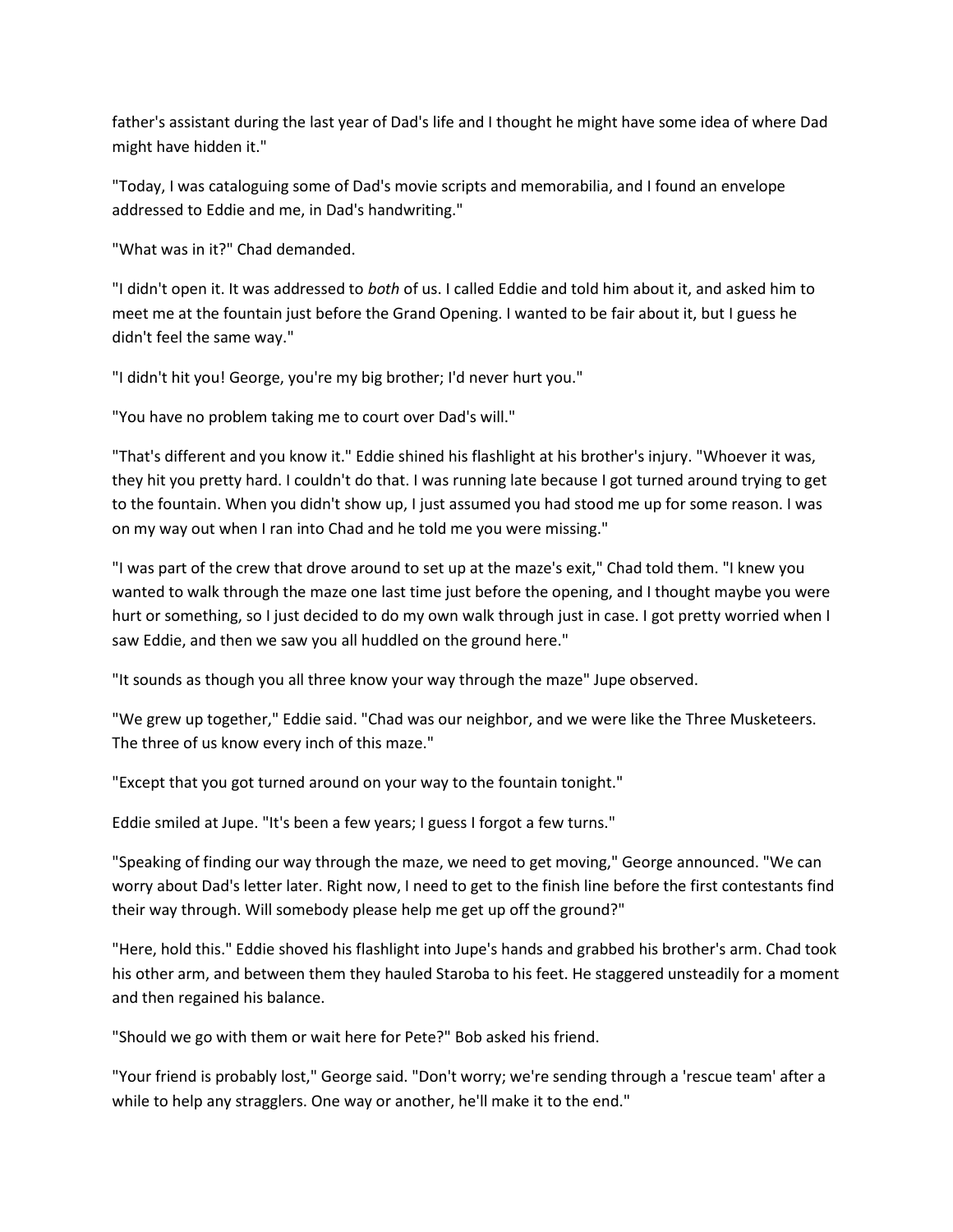"I'm not so sure about that," Jupiter said slowly. He was staring at the flashlight he had just been given, shining his own light at the handle.

"What are you talking about?" Bob leaned in to see what Jupe was looking at. He saw nothing unusual at first, but a closer look showed him a tiny detail that made his heart race.

Three tiny letters were engraved in the handle.

*P.A.C.*

Peter A. Crenshaw.

## **Chapter Four: Questions and More Questions**

"Where did you get this flashlight?" Jupiter asked.

Eddie Staroba shrugged. "Chad handed it to me. The batteries died in mine, so he gave me his extra one. Does it matter?"

"Yes, it matters. It belongs to our missing friend," Jupiter told him.

"What did you do to him?" Bob demanded.

"Nothing! I swear –"

"Bad enough you hit your own brother, but now you go around hitting kids and stealing their flashlights? Geez, Eddie, how low can you get?" Chad shook his head in disgust.

"I haven't hit *anybody*!"

"Mr. Staroba." Jupiter turned to the elder Staroba brother. "How long will it take us to get to the exit from here?"

"Ten minutes, tops."

"I suggest we go there immediately in order to obtain medical attention for you. When we get there, you can arrange for the search crew to re-enter the maze and find our friend."

"George, you can't stop the contest!" Chad protested. "Think about the bad publicity. We've worked too hard to just throw it all away."

"No, he's right." George touched the wound on his forehead and winced. "I don't want anyone to be hurt. Besides, no publicity is bad publicity, as long as it keeps us in the news."

"Just ask *Eddie* where he left the boy and we can go find him ourselves."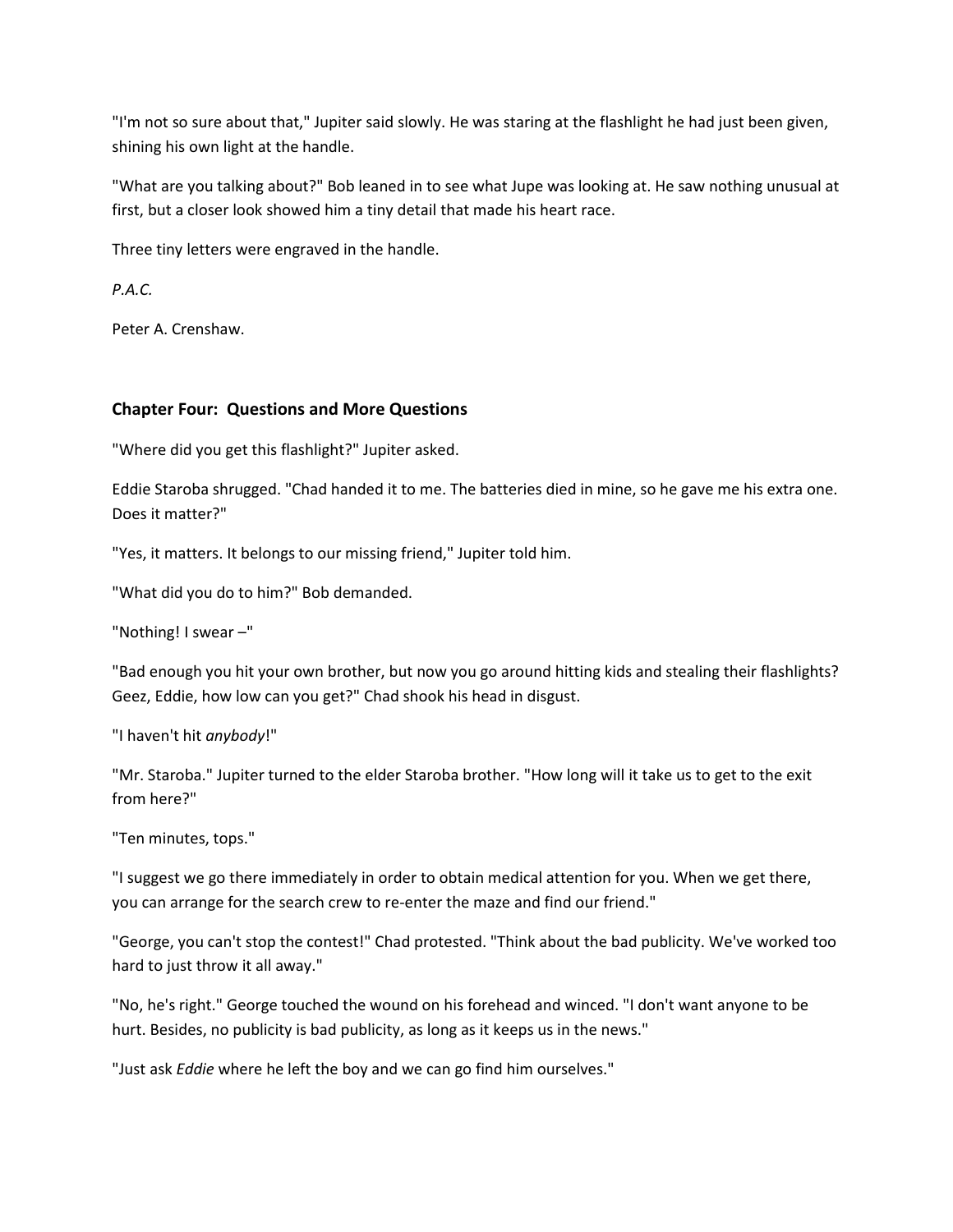"Shut up, Chad," Eddie growled. He slipped an arm around his brother and helped him take a few tentative steps. Chad heaved an exaggerated sigh and hurried to the injured man's other side.

Their progress was painstakingly slow. They had to stop twice for Chad and Eddie to argue about the proper direction to take at two confusing intersections. Both times, George sided with his brother. Bob itched to hurry them along, but he followed quietly at the slow pace and glanced occasionally at the First Investigator. Jupiter was unusually quiet, pinching his lower lip between his thumb and forefinger, a sure sign that he was in deep thought.

"Jupe, do you think Pete's okay?" Bob whispered.

"I don't know." Jupe frowned. "But we can't help him if we can't find him, and I don't believe we will find him without help from one of these men. No one knows this maze as well as they do."

Chad stopped suddenly. "I think George should rest for a few minutes," he announced.

"Chad, we can't wait. We're almost to the exit now."

Jupiter spoke up suddenly. "Mr. Powers, you accused Eddie of hitting our friend and taking his flashlight. Do you believe that Eddie is capable of taking such action?"

"Of course! He knocked his own brother out cold, didn't he?"

"It would appear so, although that has yet to be determined. Eddie, can you please tell me why the three of you are dressed alike?"

Eddie glanced down at his clothes and looked over at Chad. "Everyone who is working here tonight is dressed like this," he explained. "Dark pants and shoes, black hoodie sweatshirt jacket so they wouldn't be easy to see in the maze."

"But you don't work here," Bob pointed out.

"No, I don't," Eddie agreed. "But when George called and told me to meet him here, he told me to dress like an employee. He didn't want anyone to stop me at the entrance."

George made an impatient sound. "Can't we have this discussion later?" he demanded. "I really don't want a lawsuit if your friend is badly hurt."

"Of course you don't." Jupiter's frown deepened. "Although you said yourself that no publicity is bad publicity. This will be quite a news story, won't it? Not only has the fight over Francis Staroba's will become physical between you brothers, it seems that the Haunted Maze itself has claimed a victim as well. You can't *buy* that kind of publicity."

"I don't like what you're implying, young man."

"Bob, your research into Francis Staroba indicated that the inheritance was rather substantial in terms of property, correct?"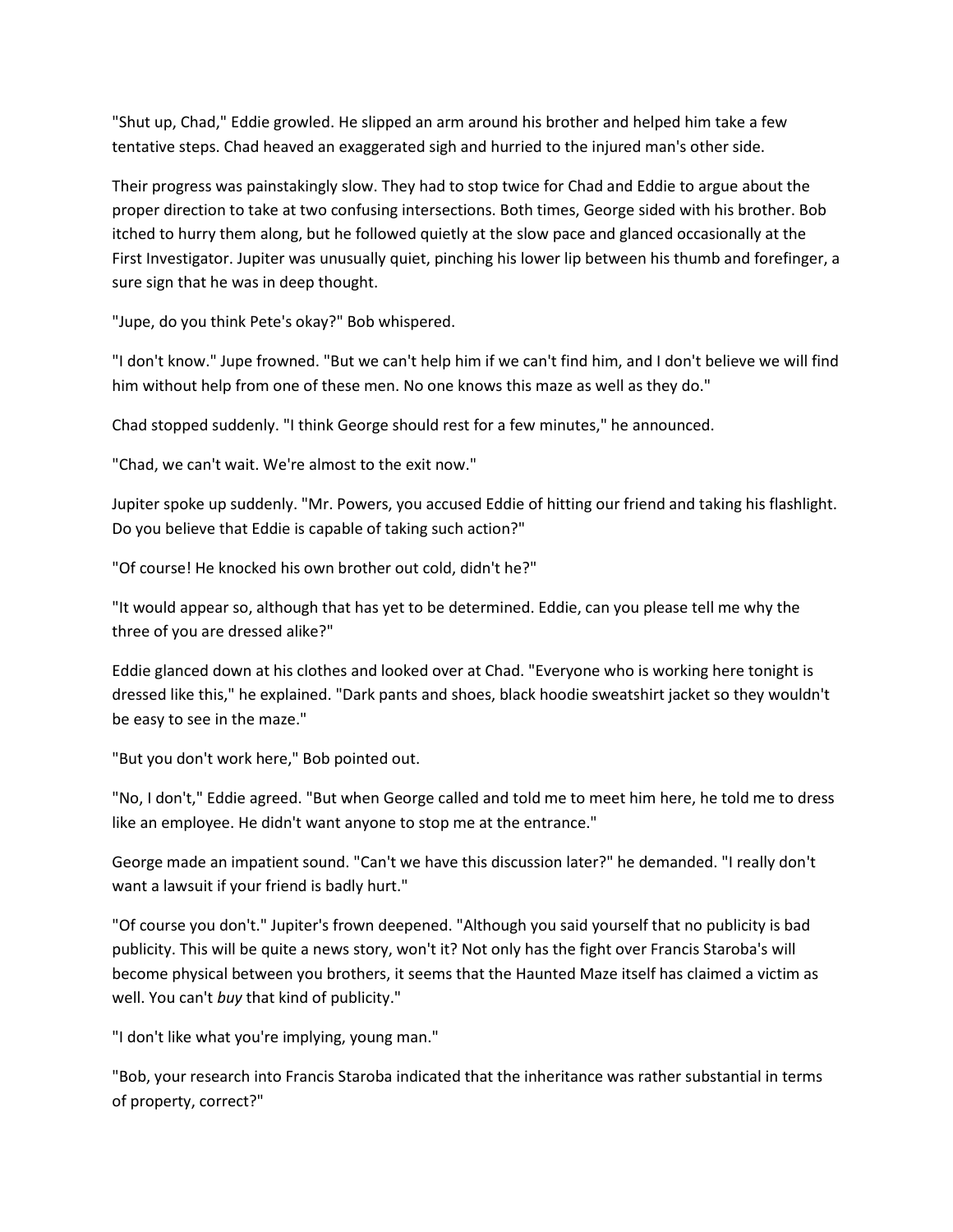#### "Correct."

"But there was very little actual money in the estate?"

## Bob nodded again.

"So George Staroba really needs the maze tours and all future tourist attractions on the site to be a success in order to truly benefit financially from his inheritance. Success which has been virtually guaranteed by the publicity surrounding the dispute over his father's will."

"That-that's . . .ridiculous!" George sputtered.

"I believe that Francis Staroba really did leave his estate to both of his sons," Jupiter continued as though George hadn't spoken. "The brothers planted the forged will so they could fabricate a family dispute to keep themselves in the public spotlight, and they planned to 'reveal' the real will tonight in front of all of these witnesses. But something went wrong with their plan."

Eddie snorted. "Are you suggesting my brother hit himself?"

"No, the assault was real. There was an unexpected player in your game. Mr. Powers, you weren't in on their plan, were you?"

Chad said nothing. He crossed his arms and scowled at George and Eddie.

"Chad? *You* hit me?" George demanded. "I know we argued when I told you about meeting Eddie at the fountain, but I never thought you would take it that far."

"I think I can piece together what happened," Jupiter said. "Chad wanted to stop you from opening that envelope and sharing it with your brother. When he couldn't dissuade you from going to the meeting, he hurried ahead of you and waited for you to arrive. I believe he intended to hit you and take the envelope, hoping that one of the contestants would find you and Eddie together and assume that Eddie had assaulted you. He could accomplish two things at once by disposing of the real will and framing Eddie.

"But he didn't count on your waking up and wandering off before Eddie found you. So he started searching for either one of you, and I assume that it was at this point that he encountered Pete and somehow ended up with his flashlight." Jupiter sounded cool and detached, but Bob knew his friend well enough to see the concern on his face at the mention of the Second Investigator. "I don't think Chad planned to frame Eddie for whatever happened to Pete, but he jumped at the opportunity when Eddie's flashlight stopped working."

In the silence that followed, all eyes turned to Chad Powers, who was still glaring at the Starobas.

"Mr. Powers, where is Pete?" Bob ventured after a moment.

Chad seemed to shrink before their eyes. He slumped over, wrapping his arms around himself. "I never wanted to hurt anyone," he murmured, his voice barely above a whisper. "I took him down into the Key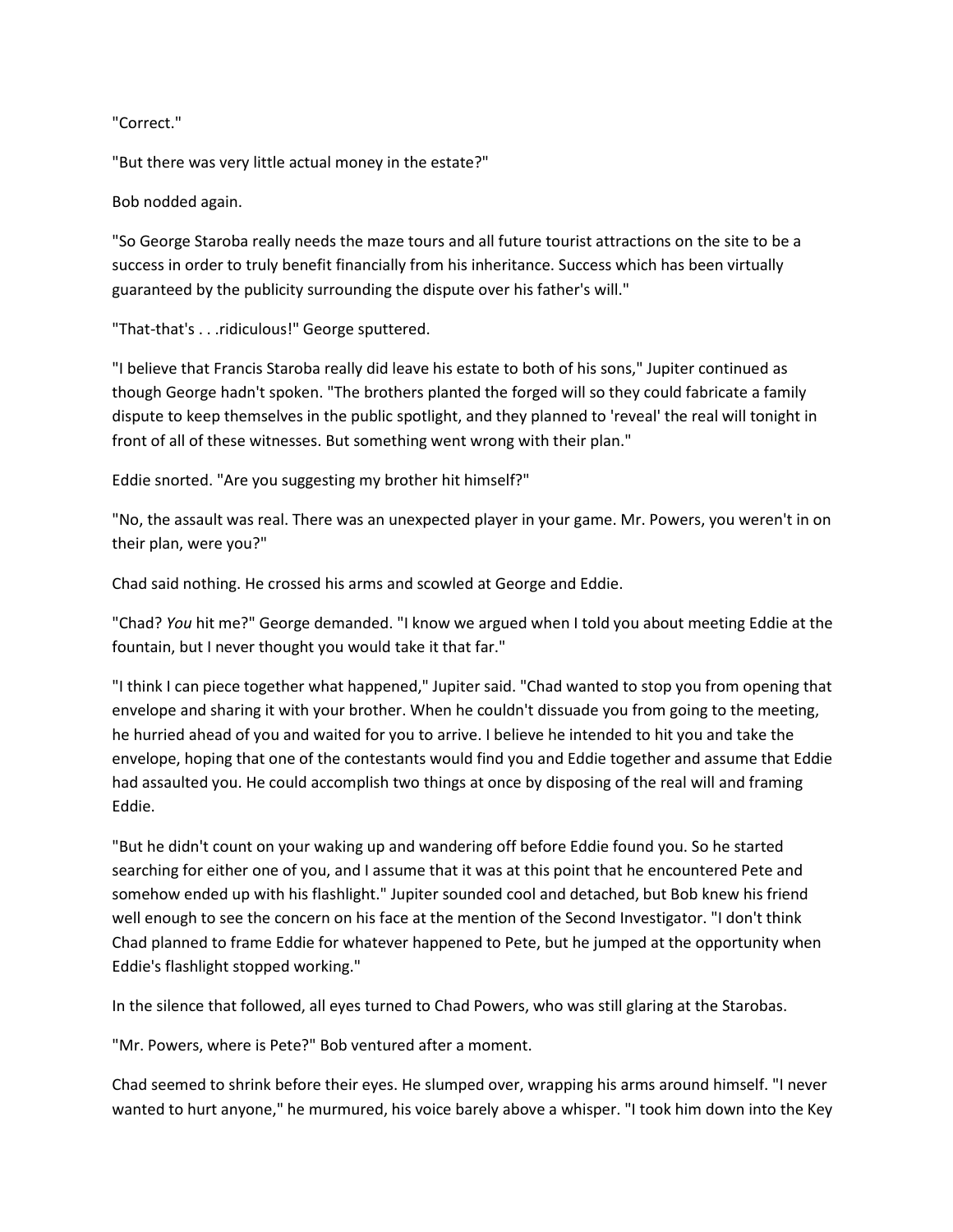and took his flashlight so he would be lost at least long enough for me to find George. George, I . . . am so sorry. I didn't want to hit you, but you just wouldn't listen to reason. I couldn't let you hand half of everything over to Eddie. Not after all of our hard work. Why didn't you just *tell* me you were working together?"

"What's the Key?" Bob asked.

"It's the most complicated part of the maze," Eddie explained. "It's full of twists and turns and deadends. Your friend will never find his way out of there, but we can tell the search crew where to look for him."

"Chad, where is the will now?" George demanded.

Powers hugged himself more tightly and didn't answer.

Eddie took a menacing step toward his brother's assistant. The smaller man squawked backed away, flattening himself against the wall.

"Where. Is. It." Staroba ground out.

Chad reached inside his jacket with trembling hands and slowly drew out a crumpled white envelope. Eddie reached for it.

Just then, the sound of pounding footsteps echoed around them, and a small group of people turned the corner behind them. "There's the exit!" one of them shouted.

"We did it!" Another one yelled.

"*Run*!" a third bellowed.

They thundered past, so intent on winning the cash prize that they didn't even realize how close they came to trampling George Staroba himself. Bob stumbled backward and would have fallen if Eddie hadn't reached out to steady him.

When he looked up, Chad was gone.

"He's gone back into the maze!" George cried.

"Let him go, George. We'll never find him now, not in the dark."

"But Eddie, he's got the will. The *real* will."

"I don't think so." Eddie grinned and held up the envelope, displaying it in the beam of his flashlight.

## **Chapter Five: Bad Publicity?**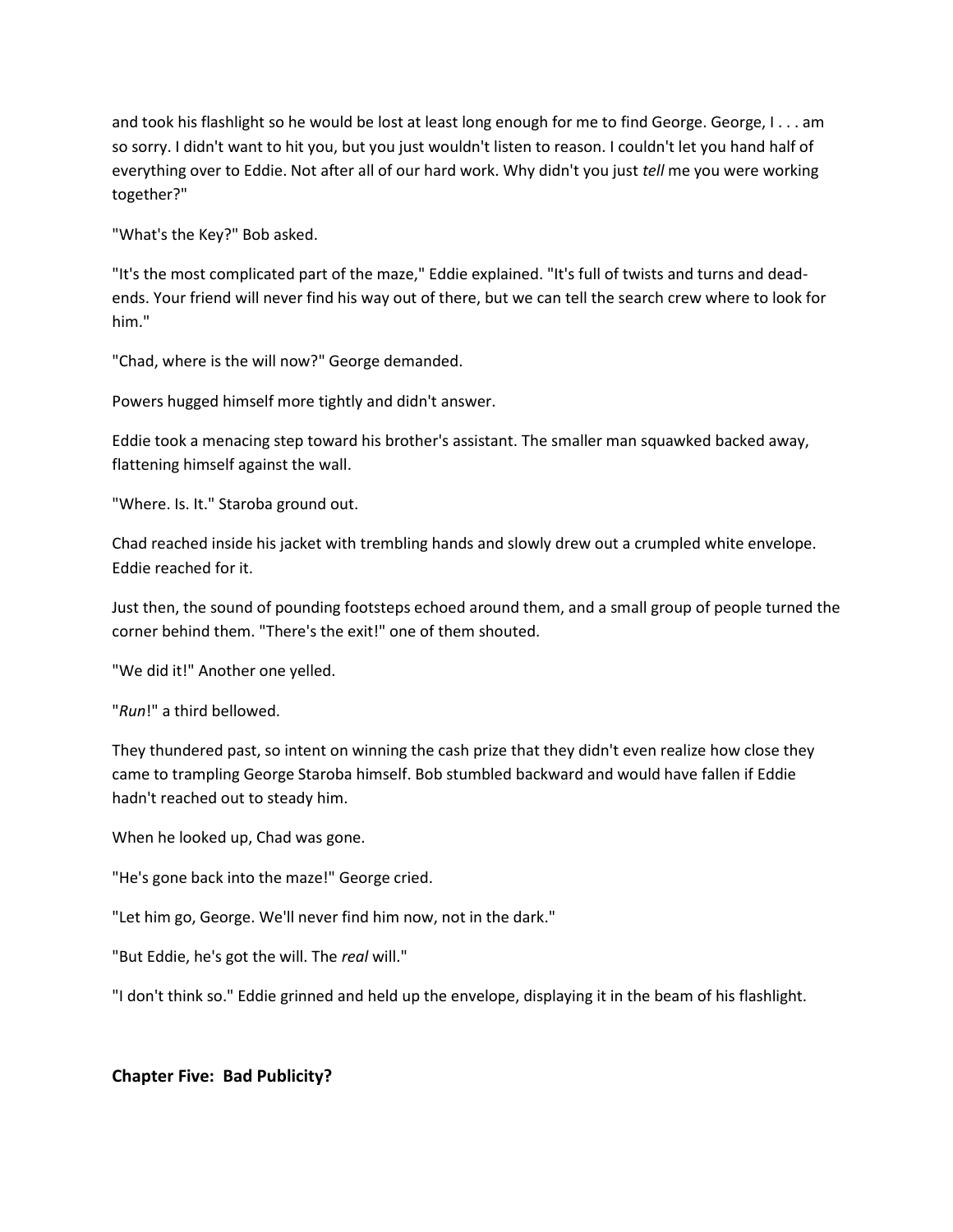Pete was mortified at having to be "rescued" from the maze. "I could have found my way out on my own!" he protested after reuniting with his friends and returning to their Headquarters.

"There's no need to be embarrassed," Jupe told him. "Mazes are intended to be confusing. I'd say your getting lost reflects more on the maze designer's skill than on any lack of skill on your part."

"Even though Jupe and I didn't need any help," Bob couldn't resist adding, earning a glare from the tall Second Investigator.

"Next time, you can go off by yourself in the dark, creepy maze," Pete muttered. He rubbed his aching shoulder that had slammed into the stone wall. "I feel like I just played a rough game of football, only I was the ball instead of the quarterback."

"At least he didn't hit you as hard as he hit George Staroba. George has to spend the night in the hospital for his head injury," Jupe said.

"What's going to happen to him after that?" Pete wondered.

"Well, he and Eddie both committed fraud with the false will. They will both be charged with that, and possibly with Perjury as well. I don't know if they will have to serve any jail time, but I would assume that any profits they make from the Haunted Maze tours will have to go toward their legal defense."

"What about Chad? What's going to happen to him?"

"Excellent question, Pete. Chad is going to be charged with Assault for his attacks on you and George. If the police ever find him, that is."

Pete nodded, but his frown didn't fade.

"What's wrong, Second?" Jupiter asked.

"I'm not sure I understand it all," he said. "I get that George and Eddie planted the fake will and went to court for publicity for their Haunted Maze. But I don't understand why they didn't tell Chad what they were doing. If not for him, no one would have gotten hurt and they would have gotten away with everything."

"I think I can answer that." Bob spoke up. "Chad was Francis Staroba's personal assistant before he went to work for George. Even though the three of them were childhood friends, I think they had reason to question his loyalty."

Jupiter glanced at his watch and reached across the desk to turn on the small television set. "It's time for the news," he explained. "Let's see how much *more* publicity the Staroba brothers got tonight."

The attack on George Staroba was one of the top news stories of the evening, although the reporter made no mention of the disputed will. As the camera panned across the crowded parking lot to a shot of the ambulance driving away, the reporter told of "unconfirmed reports" of another assault inside the maze.